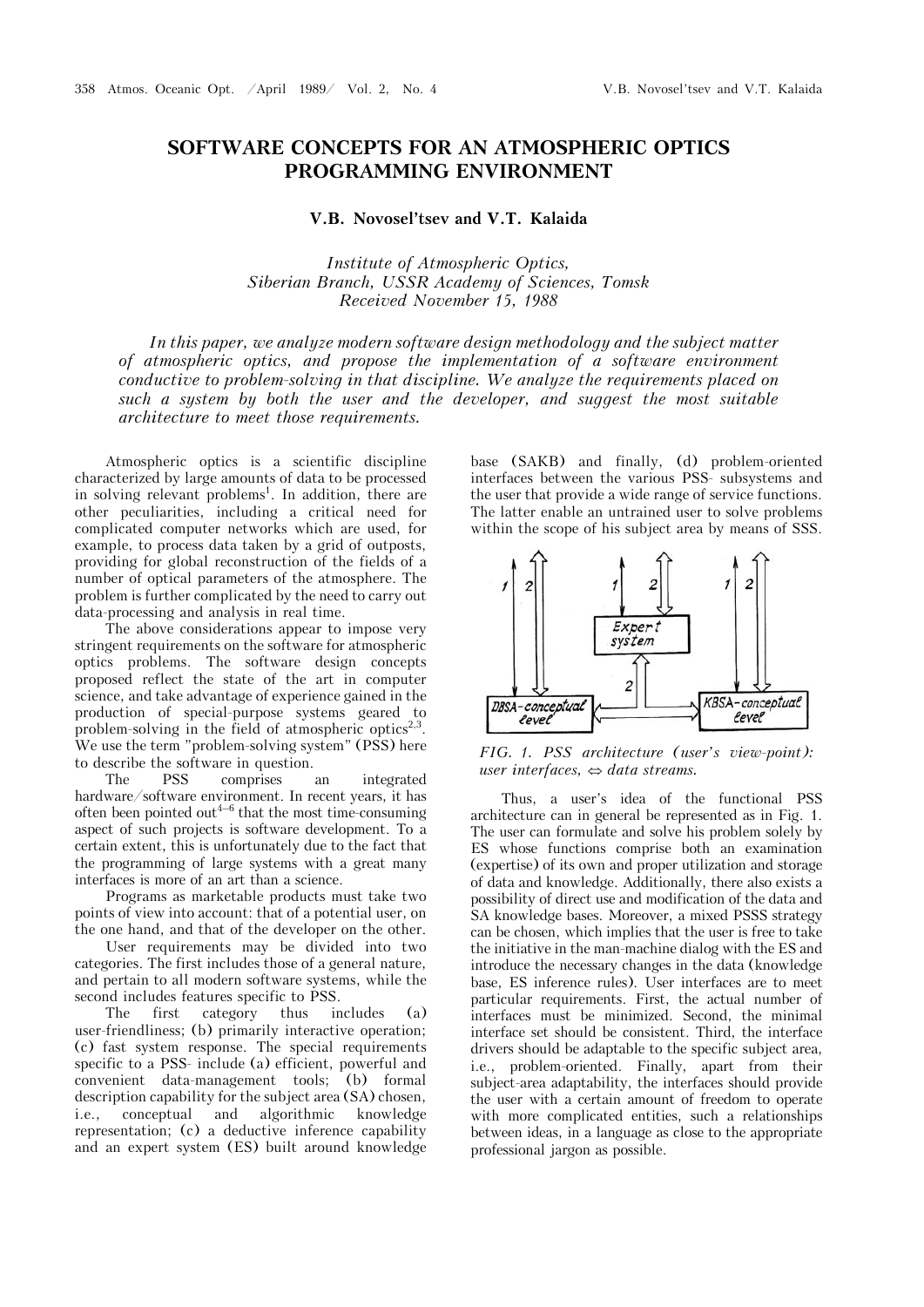Should we compare the user's ideas of a PSSS with the visible (upper) part of an iceberg, the system functional architecture would then correspond to the iceberg as a whole. This figurative juxtaposition seems to reflect a very important fact: a software system implementation should not be concerned solely with the development of the technical (underwater) aspect of the problem. In other words, the user's ideas as to how the system is to be manipulated should not be ignored. The system is to be well-balanced to ensure that no user's requirements are overlooked and no detail related to the implementation itself come to light. A functional PSS- architecture from a developer's viewpoint, shown in Figure 2, is . a revised version of that given in Figure 1.



*FIG. 2. Revised PSS architecture*

Following Lavrov<sup>7</sup>, we consider three levels of subject-area corresponding:

1. The conceptual level, where the abstract objects of the subject area corresponding to the natural terms of the relevant theory are specified and certain logical relations between the objects are stated;

2. The algorithmic or procedural level including computational procedures that are implementations of some of the relations from the above level" indicating the feasibility of obtaining output values from input quantities;

3. The actual or subject level, made up of the experimental evidence or observable that represent values for some abstract objects of the subject area that are stored in the database.

The first kind of information (Level 1) may be decomposed into two new sublevels distinguished by the relations involved and the degree of complexity inherent in the notions linked by the relations. This sublevel is often referred to as a computational model of the original subject area (see Ref. 7). The relations from the second sublevel are as a rule much more complicated. They can be defined using heuristic considerations, and are mainly built over nontrivial structures of the subject-area model elements. In our PSSS project, the knowledge of the second sublevel is supported by ES, while the information of the first sublevel forms a subject-area knowledge base describing the computational model.



## *FIG.3. Library system*

PSS is organized as an expandable system of monitors that support both internal and interfaces, and implement all other system functions. A number of libraries are also involved in the system. One of the major PSSS principles is its hierarchical configuration. A library serves as a fundamental unit of the system (see Figure 3). PSS includes standard libraries supported by the system library monitor. However, units organized in a different way can be employed too, each having a supporting monitor of its own. A library catalogue contains conventionally located auxiliary information and a pointer to the corresponding monitor loader.

Modules are elements of some library, and in particular, the catalog of a library and the control monitor are modules. Even an external library can be included in a given library as a module. In a given library, a module may even be another library, or more precisely, a pointer to another library and to a memory segment allocated for data transfer (port). It is to be noted that a similar structure (an address port) is incorporated in each library activated by the one of interest. The former will be termed the primary library and the latter will be named secondary. The basic operation cycle at this level is a session. The secondary library activation opens up the session by executing a number of startup procedures, such as, e.g., a primary library port initialization, secondary library duplication, and a monitor linkage. When the session is over, as needed, the primary library monitor can convert a copy of the secondary library into an actual element, introducing a new reference entry in the library catalogue. The proposed structure is readily implemented. Moreover, it matches the functional PSS architecture of Fig. 2 fairly well, and simplifies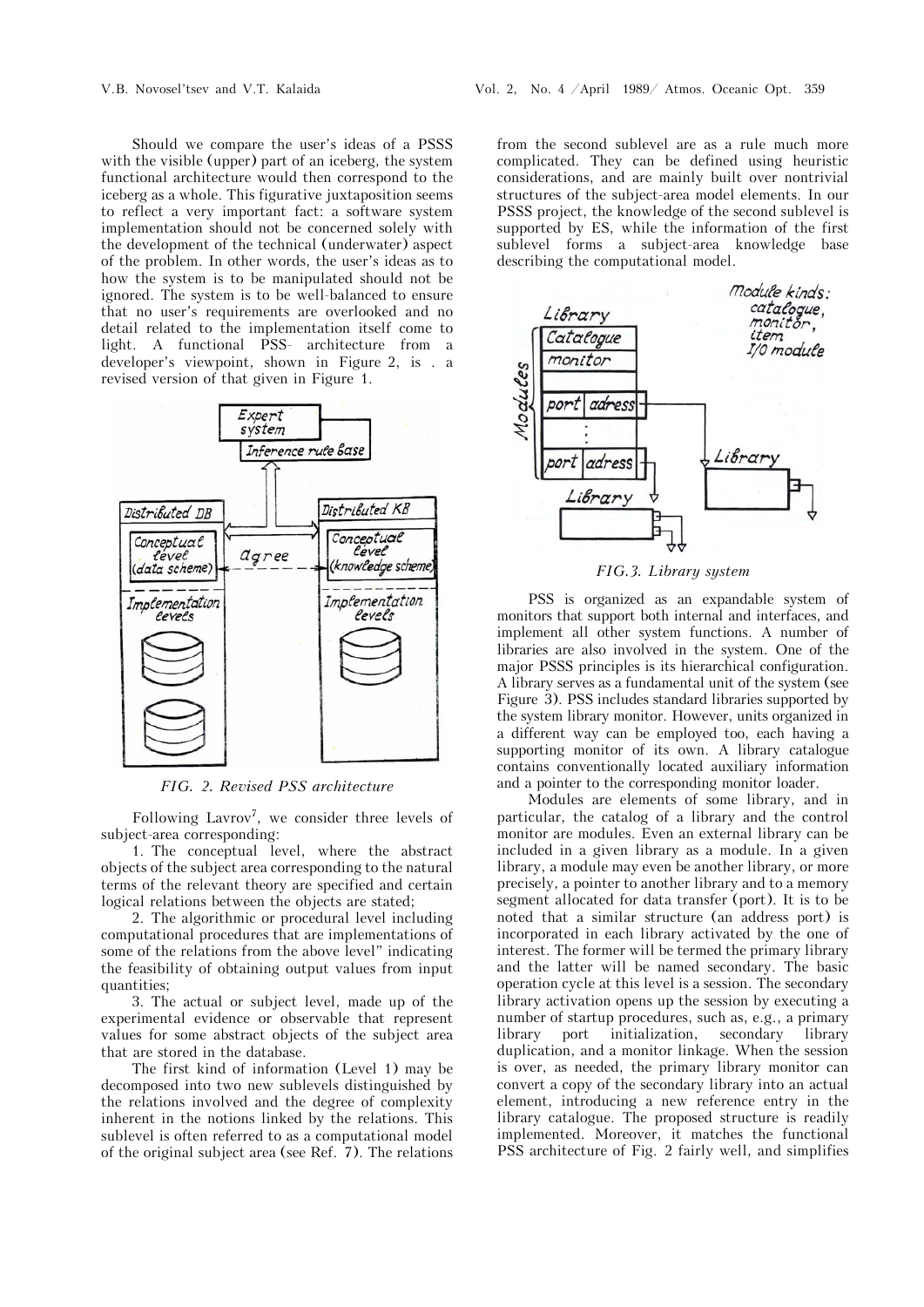project development and support. However, our approach is by no means optimal, its main disadvantages being the abundance of references and strong restrictions on the internal library interfaces.

Another PSS component is, in fact, a set of conventional expert systems of a hierarchical (treelike) structure resulting from the decomposition of a subject area into nearly independent fields. Such an organization of the PSS. expert component exhibits a number of favorable properties. These are summarized as follows:

1. Improvement in execution time

Any expert system is based upon a set of inference rules. A subject field comparable to atmospheric optics area requires a priori a large rule base. Since the expert evaluation efficiency is governed by the second or higher power of the total number of rules, the decomposition of the initial rule base provides a definite improvement in expert-system resource. This is .confirmed by the inequality

$$
\left(\begin{array}{cc} \sum_i n_i\end{array}\right)^m > \sum_i n_i^m, \quad m > 1
$$

2. Simplicity of system modification

It Is important to provide for the maintenance and support phase of the software life cycle. This stage implies that the software has been divorced from the development groups and is available to modification. A structured overall system design (particularly the expert part) facilitates introduction of possible changes in the software after the project has been completed. In our case, tree nodes can be modified, deleted or replaced subject to the condition that standard interface requirements be met.

3. Simplicity of subject area modification

Expert systems reflect current knowledge about the subject area of interest. In effect, this knowledge is not to be treated as something absolute and final, because new information may be acquired and/or the relevant theory may be altered. The proposed hierarchical structure of our expert system, or to be more precise the inherent modularity of such a design, provides a simple means for introducing new conceptual knowledge about a subject area in accordance with the changing views of an expert user in the relevant discipline.



*FIG.4. Expert system operation* 

User interaction with the system consists in making a number of queries of experts at different levels (hereinafter, by "experts" we mean specific components of the system as a whole that are located at the nodes of the three in Fig. 4). The user can abort the current expert communication and return to a higher level, where an expert will have a broader, than detailed information or, following instructions of the current expert, address a lower-level expert for a solution to a particular problem stated at the previous step. Such an expert can also clarify an approach to a solution of the user's problem. Expert system applications appear to be similar to the performance and verification process<sup>8</sup>. However, it should be borne in mind that our approach relies on experts making use of independent traditional ES's with their own rule bases and specific inference procedures. There may be connected branches in the ES tree. This is the case where the system has to deal with different problems (having different Initial states] and, in doing so, to solve similar subproblems. The lowest-level experts are tightly coupled to the computational model and database for the subject area. In the course of this interaction, one builds a program to solve the user's problem, as well as implementing a program execution monitor for the local-area network.

A constituent part of the PSSS architecture is its knowledge base (KB); the latter provides a description of the subject-area model. While implementing specification tools for the SAM definition, we have tried to provide for a well-balanced use of procedural and non-procedural mechanisms. Pure PROLOG<sup>9</sup> or Descartes<sup>10</sup> are typical languages supporting the non-procedural programming style. When both tools were actually used it proved necessary to supplement them with structures provides by more traditional programming languages. In the terminology of Tyugy<sup>11</sup>, languages used to describe computational models are designated "conceptual programming languages". A translation of a description of a computational model, combined with an implementation of the elements of that model, constitutes a knowledge base that may be used to automatically obtain a solution to a problem formulated within the CM framework. The problem-solving program is designed to a set of functional specifications. If the CM furnishes a comprehensive characterization of the SA under investigation, advantage can be taken of non-procedural specifications, i.e., it is the parameters to be computed which are specified rather than the operational algorithm. The proposed language for the SAM description combines certain concepts underlying both Descartes<sup>10</sup> and Utopist<sup>11,12</sup>.

Informally, a CM according to  $Ty$ ugu<sup>13</sup> (referred to as a standard) is a set of concept names in some applied theory, known as elements, and the computational relationships that connect them. While both Descartes and Utopist are capable of describing models structurally, they essentially do no more than reduce the amount of testual description involved. The